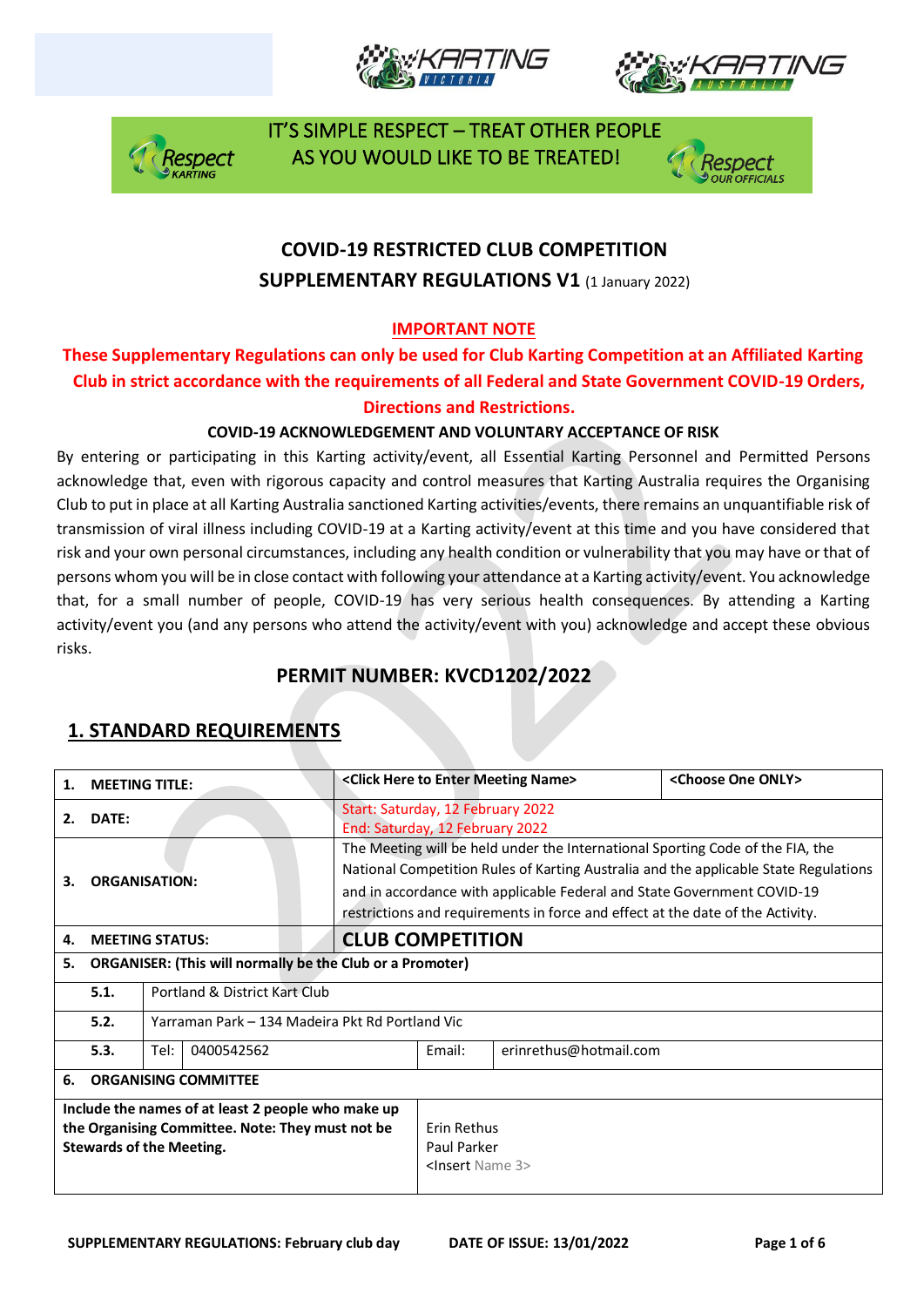







| ESSENTIAL OFFICIALS (Ref: General Rules Chapter 7 Rule 4 - "Essential Officials")<br>7.                                                                  |                                         |  |  |  |
|----------------------------------------------------------------------------------------------------------------------------------------------------------|-----------------------------------------|--|--|--|
|                                                                                                                                                          | Neville Tapscott (Chief Steward)        |  |  |  |
| <b>Stewards of The Meeting</b><br>Note: Chief Steward Must be Grade 3 or Higher                                                                          | <b>Brad Anderson</b>                    |  |  |  |
|                                                                                                                                                          | Kevin Hitchcock                         |  |  |  |
| Clerk of the Course                                                                                                                                      | Paul Parker                             |  |  |  |
| Note: Up to 35 Entries May be Grade 4 or Higher. More than 35 Entries* Must be Grade 3 or Higher<br>* See General Rules Chapter 7 Rule 4 Guidance Note 2 |                                         |  |  |  |
| Chief Scrutineer: May be Grade 4 or Higher                                                                                                               | Daniel Rethus                           |  |  |  |
| Chief Timekeeper:                                                                                                                                        | Erin Rethus                             |  |  |  |
| <b>Emergency and Medical Services:</b>                                                                                                                   | <b>Brad Anderson</b>                    |  |  |  |
| <b>OTHER OFFICIALS</b><br>8.                                                                                                                             |                                         |  |  |  |
| <b>Assistant Clerk Of The Course:</b>                                                                                                                    |                                         |  |  |  |
| Starter                                                                                                                                                  | <b>Paul Parker</b>                      |  |  |  |
| <b>Scales Marshal</b>                                                                                                                                    | <b>Adrian Jones</b>                     |  |  |  |
| <b>Grid Marshal</b>                                                                                                                                      | Jenny King                              |  |  |  |
| Secretary of the Meeting                                                                                                                                 | Erin Rethus                             |  |  |  |
| Timekeeper                                                                                                                                               | Erin Rethus                             |  |  |  |
| <b>CIRCUIT DETAILS</b><br>9.                                                                                                                             |                                         |  |  |  |
| <b>Circuit Name:</b>                                                                                                                                     | Yarraman Park                           |  |  |  |
| <b>Circuit Address:</b>                                                                                                                                  | 134 Madeira Pkt Rd Portland             |  |  |  |
| <b>Track Length:</b>                                                                                                                                     | 752 Metres                              |  |  |  |
| <b>Direction Of Racing:</b>                                                                                                                              | Anti Clockwise                          |  |  |  |
| <b>Track Density:</b>                                                                                                                                    | 32                                      |  |  |  |
| <b>Notice Board:</b>                                                                                                                                     | Canteen exterior wall                   |  |  |  |
| <b>Stewards Office:</b>                                                                                                                                  | West side of clubrooms under grandstand |  |  |  |
| <b>Mechanical Breakdown Lane:</b>                                                                                                                        | Will Not be in use at this Meeting.     |  |  |  |
| Parc Fermé:                                                                                                                                              | Ingrid, scales and tech shed area       |  |  |  |

### **2. ADMINISTRATION**

|     | Anyone that holds a KA karting licence may compete at club events                                                                                                              |
|-----|--------------------------------------------------------------------------------------------------------------------------------------------------------------------------------|
| -2. | The Club must maintain a register of all permitted persons who enter the Circuit for the<br>Event.                                                                             |
| -3. | The number of entries in the Event is strictly limited by Government Directions/Orders.<br>Pre-entry for the Event is essential. There will be NO ENTRIES ACCEPTED ON THE DAY. |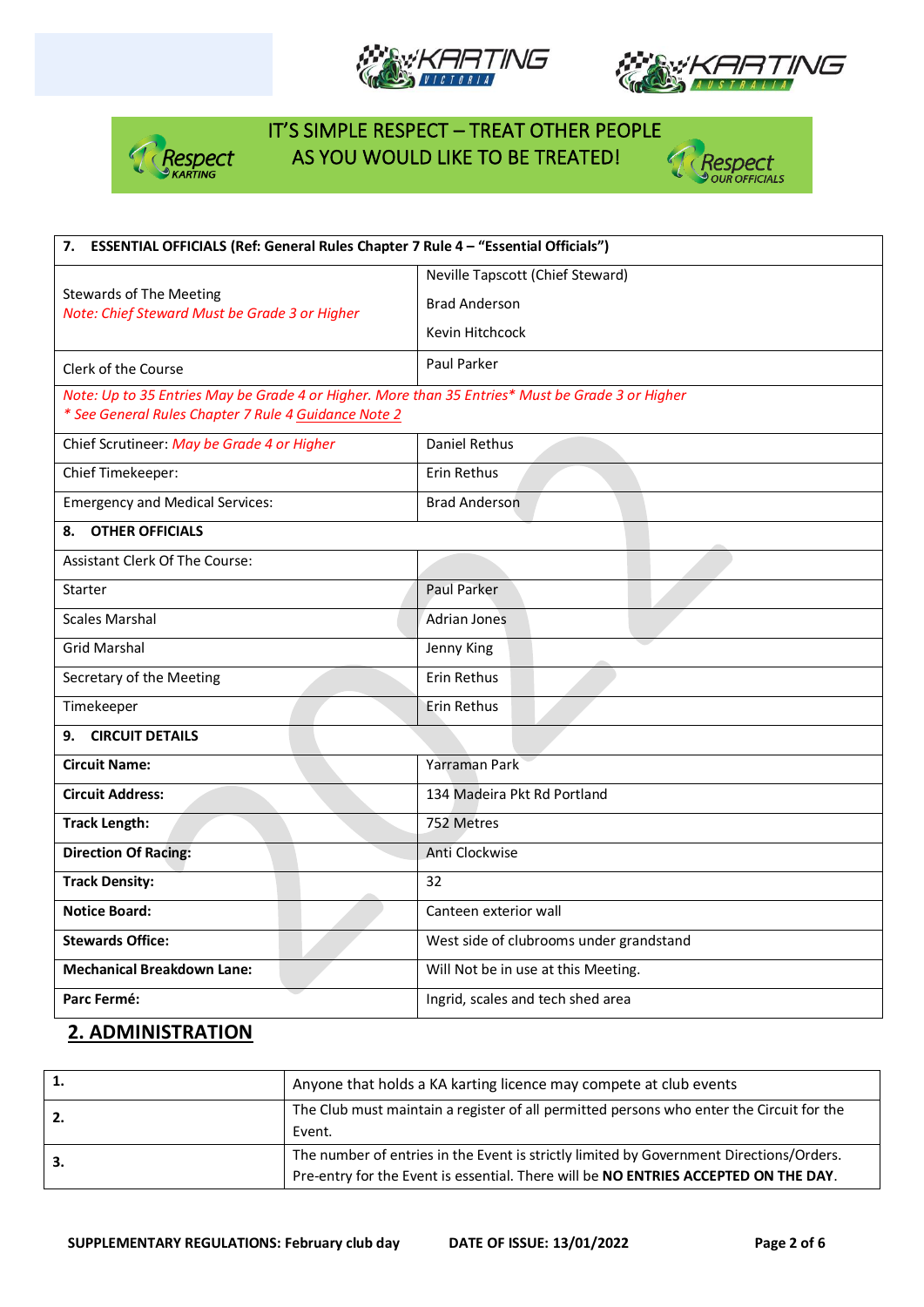







|                                                                                                                  |                           | The Competition Groups listed below are permitted to compete at this Meeting.              |                                                                                     |                                                                              |                                                                                                                          |  |  |  |
|------------------------------------------------------------------------------------------------------------------|---------------------------|--------------------------------------------------------------------------------------------|-------------------------------------------------------------------------------------|------------------------------------------------------------------------------|--------------------------------------------------------------------------------------------------------------------------|--|--|--|
| 4.                                                                                                               | <b>COMPETITION GROUPS</b> |                                                                                            | Competition Group names as listed in the 2022 Australian Karting Manual Competition |                                                                              |                                                                                                                          |  |  |  |
|                                                                                                                  |                           | Rules Chapter 5 Rule 7 must be used.                                                       |                                                                                     |                                                                              |                                                                                                                          |  |  |  |
|                                                                                                                  |                           |                                                                                            |                                                                                     | See the Important Notes for Clubs About 4SS Racing (Class Rules, Chapter 20) |                                                                                                                          |  |  |  |
| <b>Competition Group</b>                                                                                         |                           |                                                                                            | <b>Eligible Classes for each Competition Group</b>                                  |                                                                              |                                                                                                                          |  |  |  |
| Cadet                                                                                                            |                           | Cadet 9                                                                                    | Cadet 12                                                                            | Cadet 4SS                                                                    | <b>NOTE: Cadet 9 and Cadet 4SS MUST be</b>                                                                               |  |  |  |
| <b>Junior (Lower Performance)</b>                                                                                |                           | KA4                                                                                        | 4SS Junior                                                                          | Yamaha                                                                       | arranged behind Cadet 12.                                                                                                |  |  |  |
|                                                                                                                  |                           |                                                                                            |                                                                                     |                                                                              |                                                                                                                          |  |  |  |
| <b>Junior (Higher Performance)</b>                                                                               |                           | KA3                                                                                        | KA <sub>2</sub>                                                                     | Junior Max                                                                   | Junior Performance                                                                                                       |  |  |  |
| <b>Senior 4 Stroke</b>                                                                                           |                           | 4SS Senior                                                                                 | 4SS                                                                                 |                                                                              |                                                                                                                          |  |  |  |
|                                                                                                                  |                           |                                                                                            | Supermaxx                                                                           |                                                                              |                                                                                                                          |  |  |  |
| <b>Senior (Lower Performance)</b>                                                                                |                           | KA4                                                                                        | KA3                                                                                 | Yamaha                                                                       | TaG 125 Restricted                                                                                                       |  |  |  |
| <b>Senior TaG</b>                                                                                                |                           | <b>TaG 125</b>                                                                             | X30                                                                                 |                                                                              |                                                                                                                          |  |  |  |
| <b>Open Performance</b>                                                                                          |                           | KZ <sub>2</sub>                                                                            | D <sub>D</sub> <sub>2</sub>                                                         | Gearbox                                                                      | Open Performance                                                                                                         |  |  |  |
| $\bullet$                                                                                                        |                           |                                                                                            |                                                                                     |                                                                              | Should any Competition Group reach 80% of the Track Density, the Classes in that Competition Group may be split into two |  |  |  |
| (2) groups.                                                                                                      |                           |                                                                                            |                                                                                     |                                                                              |                                                                                                                          |  |  |  |
| <b>ENTRIES</b><br>5.                                                                                             |                           |                                                                                            |                                                                                     |                                                                              |                                                                                                                          |  |  |  |
| 2.1 ENTRIES OPEN:                                                                                                |                           | 9am 7/02/2022                                                                              |                                                                                     |                                                                              |                                                                                                                          |  |  |  |
| 2.2 ENTRIES CLOSE:                                                                                               |                           | A minimum of one (1) day prior to the commencement of the Meeting 11.59 10/02/2022 NO LATE |                                                                                     |                                                                              |                                                                                                                          |  |  |  |
|                                                                                                                  |                           | <b>ENTRIES ACCEPTED.</b>                                                                   |                                                                                     |                                                                              |                                                                                                                          |  |  |  |
| 2.4 ENTRIES CLOSE:                                                                                               |                           | 11.59 10/2/2022                                                                            |                                                                                     |                                                                              |                                                                                                                          |  |  |  |
| <b>ENTRY FEE</b><br>6.                                                                                           |                           |                                                                                            |                                                                                     |                                                                              |                                                                                                                          |  |  |  |
| 3.1 The Entry Fee for each Competition Group at this Meeting including GST including the TDF levy is as follows: |                           |                                                                                            |                                                                                     |                                                                              |                                                                                                                          |  |  |  |
| <b>Competition Group Name</b>                                                                                    |                           | <b>Entry Fee</b>                                                                           |                                                                                     |                                                                              |                                                                                                                          |  |  |  |
| All Groups                                                                                                       |                           |                                                                                            | \$25                                                                                |                                                                              |                                                                                                                          |  |  |  |
| <b>Cadet and Junior Groups</b>                                                                                   |                           |                                                                                            | \$25                                                                                |                                                                              |                                                                                                                          |  |  |  |
| Senior Groups                                                                                                    |                           | \$25                                                                                       |                                                                                     |                                                                              |                                                                                                                          |  |  |  |
| Second or Third Groups Entered                                                                                   |                           |                                                                                            |                                                                                     | \$20                                                                         |                                                                                                                          |  |  |  |
| <b>ENTRY PROCEDURE</b><br>7.                                                                                     |                           |                                                                                            |                                                                                     |                                                                              |                                                                                                                          |  |  |  |
| 4.1 Each Entry for this Meeting must be made using the CMS as follows:                                           |                           |                                                                                            |                                                                                     |                                                                              |                                                                                                                          |  |  |  |
| Log on to your driver information via http://www.karting.net.au/                                                 |                           |                                                                                            |                                                                                     |                                                                              |                                                                                                                          |  |  |  |
| Click on the licence and entries icon (top centre of the screen)                                                 |                           |                                                                                            |                                                                                     |                                                                              |                                                                                                                          |  |  |  |

- Click on the "Enter a Race Meeting" icon
- Enter your log on details
- Under 'My Details' functions, choose 'Pre Enter Race Meeting'
- Choose the State in which the Meeting is being held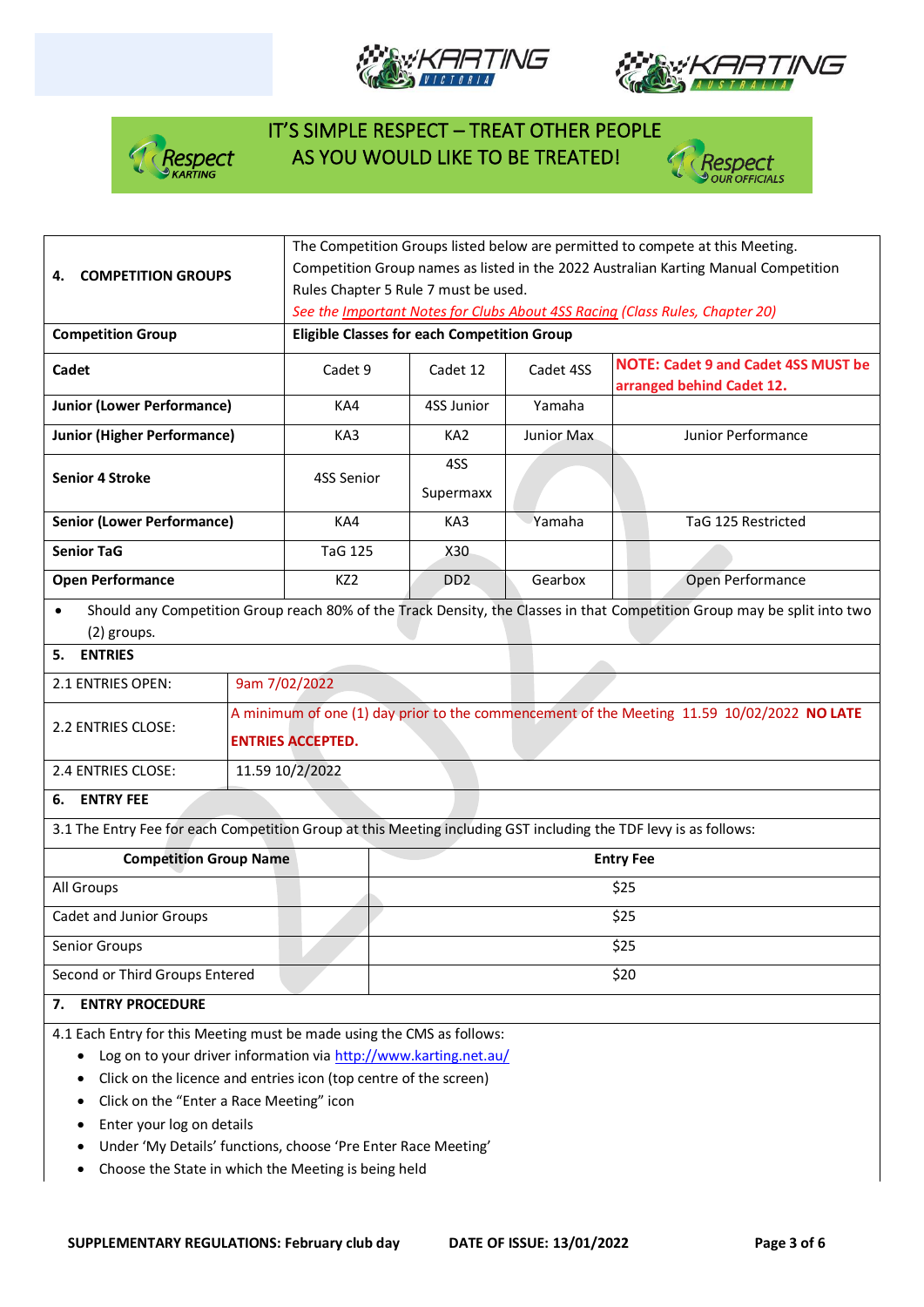







#### • Choose the Club who is the Organiser of the Meeting

4.2 Payment of the Entry Fee can be made as follows:

Credit card Payments can be made via CMS using SecurePay ONLY

#### **8. MINIMUM ENTRIES**

5.1 <Choose a Number> is the minimum number of pre-entries which must be received for each Competition Group.

5.2 If insufficient entries are received for a Competition Group to form in its own right, the Competition Group must be consolidated in accordance with the Competition Rules Chapter 1 – Rule 9.

**9. BRING A MATE SESSION**

6.1 A "Bring a Mate" session Will be conducted at this Meeting.

**10. TEAMS COMPETITION**

7.1 Teams Competition Will Not be conducted at this Meeting.

### **3. SPECIFIC COVID-19 RESTRICTION AND MITIGATION REQUIREMENTS**

**COVIDSafe ACTION PLAN** (When required at law) The Club has completed a COVIDSafe Action Plan and submitted it to the relevant State Government Department. All actions identified as being required to be done to create a COVIDSafe Event and Club facility must be carried out prior to and during the Event.

| 1.   | PERMITTED AND NON-PERMITTED PERSONS                                                                                         |  |  |  |  |
|------|-----------------------------------------------------------------------------------------------------------------------------|--|--|--|--|
|      | No person who has symptoms consistent with COVID-19 (this includes any fever, respiratory                                   |  |  |  |  |
| 1.1. | symptoms, shortness of breath, sore throat, cough, lack of smell or fatigue) is permitted to attend                         |  |  |  |  |
|      | the Circuit or participate in the Event.                                                                                    |  |  |  |  |
|      |                                                                                                                             |  |  |  |  |
|      | Any person who starts to feel unwell or to exhibit symptoms of COVID-19 during the Event must                               |  |  |  |  |
| 1.2. | immediately avoid contact with all persons at the Circuit and MUST IMMEDIATELY LEAVE the                                    |  |  |  |  |
|      | Circuit.                                                                                                                    |  |  |  |  |
|      |                                                                                                                             |  |  |  |  |
|      | Note - The number chosen in 2.1 must not exceed the maximum number of people permitted to gather under State                |  |  |  |  |
| 2.   | Public Health Authority Orders/Directions/Regulations.                                                                      |  |  |  |  |
|      | SOCIAL DISTANCING AND DENSITY REQUIRMENTS                                                                                   |  |  |  |  |
| 2.1. | Essential Karting Personnel and Permitted Persons are not permitted to gather in groups greater than Choose a               |  |  |  |  |
|      | number while in attendance at the Event. (Delete if no limit on Group size by the State Government required)                |  |  |  |  |
| 2.2. | Government prescribed Social Distancing measures must always be observed.                                                   |  |  |  |  |
| 2.3. | The use by Permitted Persons of any indoor facilities is strictly limited by the Density Quotient of the room as included   |  |  |  |  |
|      | in the Club's COVIDSafe Action Plan.                                                                                        |  |  |  |  |
| 2.4. | Food service provided at the Event must fully comply with all<br>State Public<br>Health<br>Authority                        |  |  |  |  |
|      | Orders/Directions/Regulations.                                                                                              |  |  |  |  |
|      | Hand Hygiene must be available at all food service outlets.                                                                 |  |  |  |  |
|      | Regular cleaning in accordance with the Club's COVIDSafe Action Plan MUST be carried out throughout the Event.<br>$\bullet$ |  |  |  |  |
| 3.   | <b>Check In Requirements</b>                                                                                                |  |  |  |  |
|      | All Attendees MUST complete and submit the Karting Australia COVID-19 Declaration, or the compulsory State                  |  |  |  |  |
| 3.1  | Government issued QR Code Check-In (delete which is not relevant) upon arrival at the venue if required by the              |  |  |  |  |
|      | <b>State or Federal Government.</b>                                                                                         |  |  |  |  |
| 4.   | HYGIENE FACILITIES - TOILET/WASHROOM FACILITIES and HAND SANITISER                                                          |  |  |  |  |
|      |                                                                                                                             |  |  |  |  |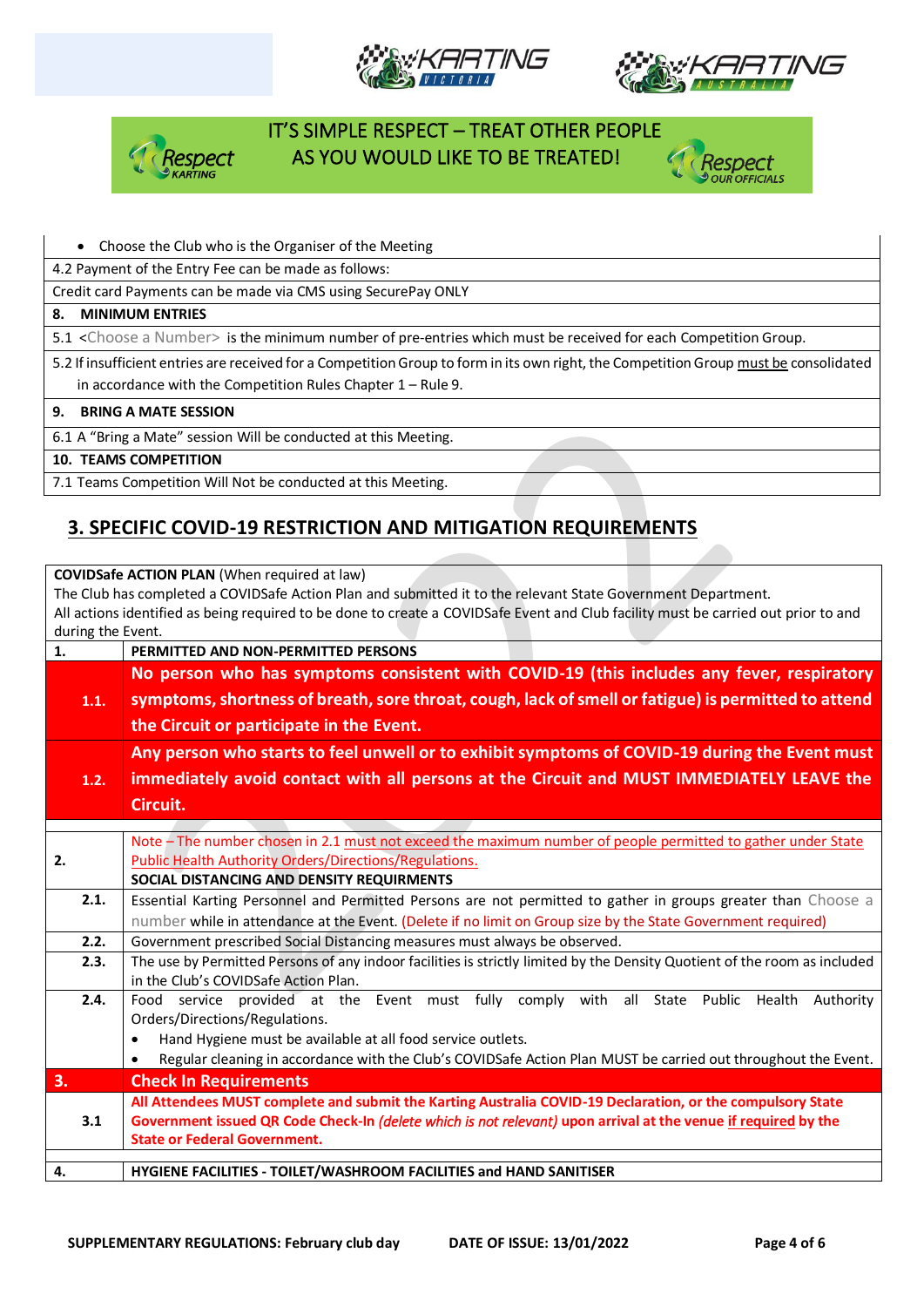







| 4.1 | The Club is required to provide facilities to ensure general and sensible hygiene practices are maintained.                                                                                                                                                                                      |
|-----|--------------------------------------------------------------------------------------------------------------------------------------------------------------------------------------------------------------------------------------------------------------------------------------------------|
| 4.2 | Toilet and washroom facilities at the Circuit must be open and available for use.                                                                                                                                                                                                                |
| 4.3 | Washroom facilities must be properly equipped with liquid soap, running water and either air hand driers or paper<br>towels.<br>The toilets and washroom facilities must be cleaned at least once during the day or as otherwise required in<br>accordance with the Club's COVIDSafe Action Plan |
| 4.4 | It is strongly recommended that Essential Karting Personnel and Permitted Persons bring their own supply of hand<br>sanitiser for use in accordance with government recommendations in addition to hand sanitiser that is supplied by the<br>Club.                                               |

#### **4. COMPETITION**

| <b>FORMAT OF RACING - CLUB COMPETITION GROUPS</b><br>1.                                                                                                                                                     |                                                                                                                                                           |                                                   |                                                                                                   |  |        |              |  |  |
|-------------------------------------------------------------------------------------------------------------------------------------------------------------------------------------------------------------|-----------------------------------------------------------------------------------------------------------------------------------------------------------|---------------------------------------------------|---------------------------------------------------------------------------------------------------|--|--------|--------------|--|--|
| 1.1                                                                                                                                                                                                         | <b>Practice</b>                                                                                                                                           | 3 Practice session/s of 6 minutes will be held.   |                                                                                                   |  |        |              |  |  |
| 1.2                                                                                                                                                                                                         | Qualifying                                                                                                                                                | There Will Not be Timed Qualifying at this Event. |                                                                                                   |  |        |              |  |  |
| 1.3                                                                                                                                                                                                         | <b>Heats &amp; Final</b>                                                                                                                                  |                                                   | The system of gridding will be in accordance with State Regulations - Club Competition Format No. |  |        |              |  |  |
| <b>DISTANCES</b><br>2.                                                                                                                                                                                      |                                                                                                                                                           |                                                   |                                                                                                   |  |        |              |  |  |
| Heat 1                                                                                                                                                                                                      |                                                                                                                                                           | 8                                                 | Heat 2<br>8                                                                                       |  | Heat 3 | $\mathbf{8}$ |  |  |
|                                                                                                                                                                                                             |                                                                                                                                                           |                                                   | Final<br>10                                                                                       |  |        |              |  |  |
| 3.                                                                                                                                                                                                          | <b>ACCESS TO CIRCUIT</b>                                                                                                                                  |                                                   |                                                                                                   |  |        |              |  |  |
| 3.1                                                                                                                                                                                                         |                                                                                                                                                           |                                                   | Competitors will be permitted to enter the Circuit from 8am on 12/02/2022                         |  |        |              |  |  |
| 4.                                                                                                                                                                                                          | <b>DRIVERS BRIEFING</b>                                                                                                                                   |                                                   |                                                                                                   |  |        |              |  |  |
| Drivers Briefing notes will be advised in an electronic format OR over the PA system to all Competitors. Any<br>4.1<br>questions should be directed to the Chief Steward prior to the start of Competition. |                                                                                                                                                           |                                                   |                                                                                                   |  |        |              |  |  |
| <b>SCRUTINEERING</b><br>5.                                                                                                                                                                                  |                                                                                                                                                           |                                                   |                                                                                                   |  |        |              |  |  |
| 5.1                                                                                                                                                                                                         | All Competitors will be required to complete an electronic Scrutineering Form (Insert the link to the Scrutineering                                       |                                                   |                                                                                                   |  |        |              |  |  |
|                                                                                                                                                                                                             | Form provided by KA) via a URL provided to them by the Host Club.                                                                                         |                                                   |                                                                                                   |  |        |              |  |  |
| 5.2                                                                                                                                                                                                         | This form will be submitted to the Race Secretary in an electronic format.                                                                                |                                                   |                                                                                                   |  |        |              |  |  |
| 5.3                                                                                                                                                                                                         | Scrutineering Stickers will be available for collection from <insert location=""> etween <insert time=""> and <insert time=""></insert></insert></insert> |                                                   |                                                                                                   |  |        |              |  |  |
| <b>FUEL</b><br>6.                                                                                                                                                                                           |                                                                                                                                                           |                                                   |                                                                                                   |  |        |              |  |  |
| PULP and E10 PULP are the only fuels permitted to be used at this Meeting.<br>6.1                                                                                                                           |                                                                                                                                                           |                                                   |                                                                                                   |  |        |              |  |  |
| Control Fuel Will Not be used at this Meeting.<br>6.2                                                                                                                                                       |                                                                                                                                                           |                                                   |                                                                                                   |  |        |              |  |  |
| c)                                                                                                                                                                                                          | Proof of purchase of the fuel must be retained and produced to the Chief Scrutineer or Fuel Tester if required.                                           |                                                   |                                                                                                   |  |        |              |  |  |
| <b>TIMETABLE</b><br>7.                                                                                                                                                                                      |                                                                                                                                                           |                                                   |                                                                                                   |  |        |              |  |  |
| 7.1                                                                                                                                                                                                         | Saturday and 12/02/2022                                                                                                                                   |                                                   |                                                                                                   |  |        |              |  |  |
|                                                                                                                                                                                                             | <b>TIME</b><br><b>ACTIVITY</b>                                                                                                                            |                                                   |                                                                                                   |  |        |              |  |  |